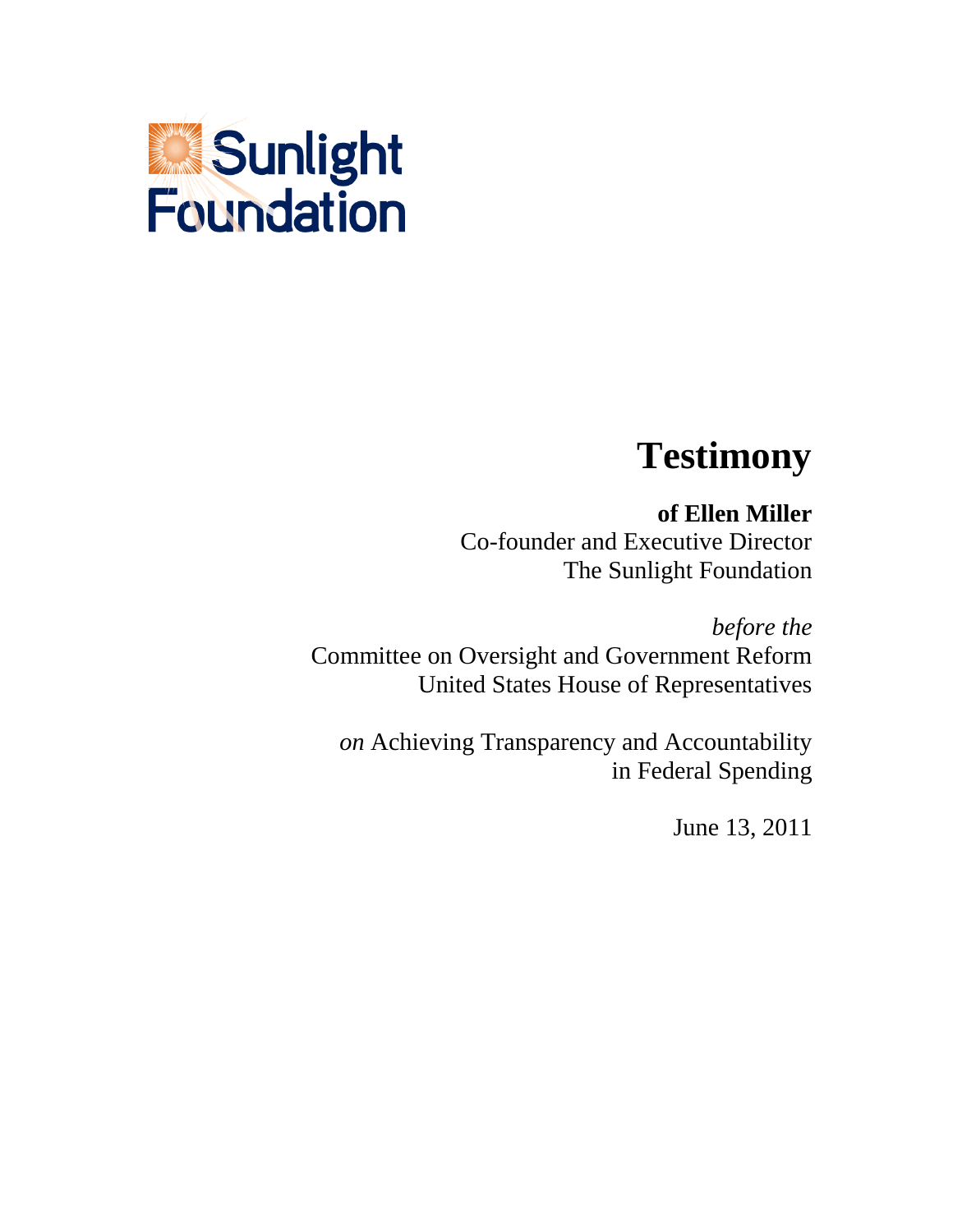## **Comments of the Sunlight Foundation Before the Committee on Oversight and Government Reform**

## **June 13, 2011**

Chairman Issa, Ranking Member Cummings, and members of the Committee, thank you for the invitation to testify today.

My name is Ellen Miller and I am the co-founder and executive director of the Sunlight Foundation, a non-partisan non-profit dedicated to using the power of the Internet to catalyze greater government openness and transparency. We take inspiration from Justice Brandeis' famous adage "Sunlight is said to be the best of disinfectants."

The Sunlight Foundation focuses primarily on creating transparency and accountability for the federal government through the development of databases, tools, and policies that illuminate the influence behind official decisions. Just as importantly, we have worked to make it easier to understand the outcomes of those decisions, so that citizens can track the government's work.

We have long been interested in improving federal spending transparency. Sunlight provided initial funding to OMB Watch to build a database of federal grants and contracts that became FedSpending.org, a model for the USASpending.gov website. We have followed earmarks through both investigative reporting and publicly-distributed research projects; helped persuade the House of Representatives to publish the Statements of Disbursements online; and extensively tracked federal subsidies -- sector by sector -- as a part of the Subsidyscope project of the Pew Charitable Trusts. We have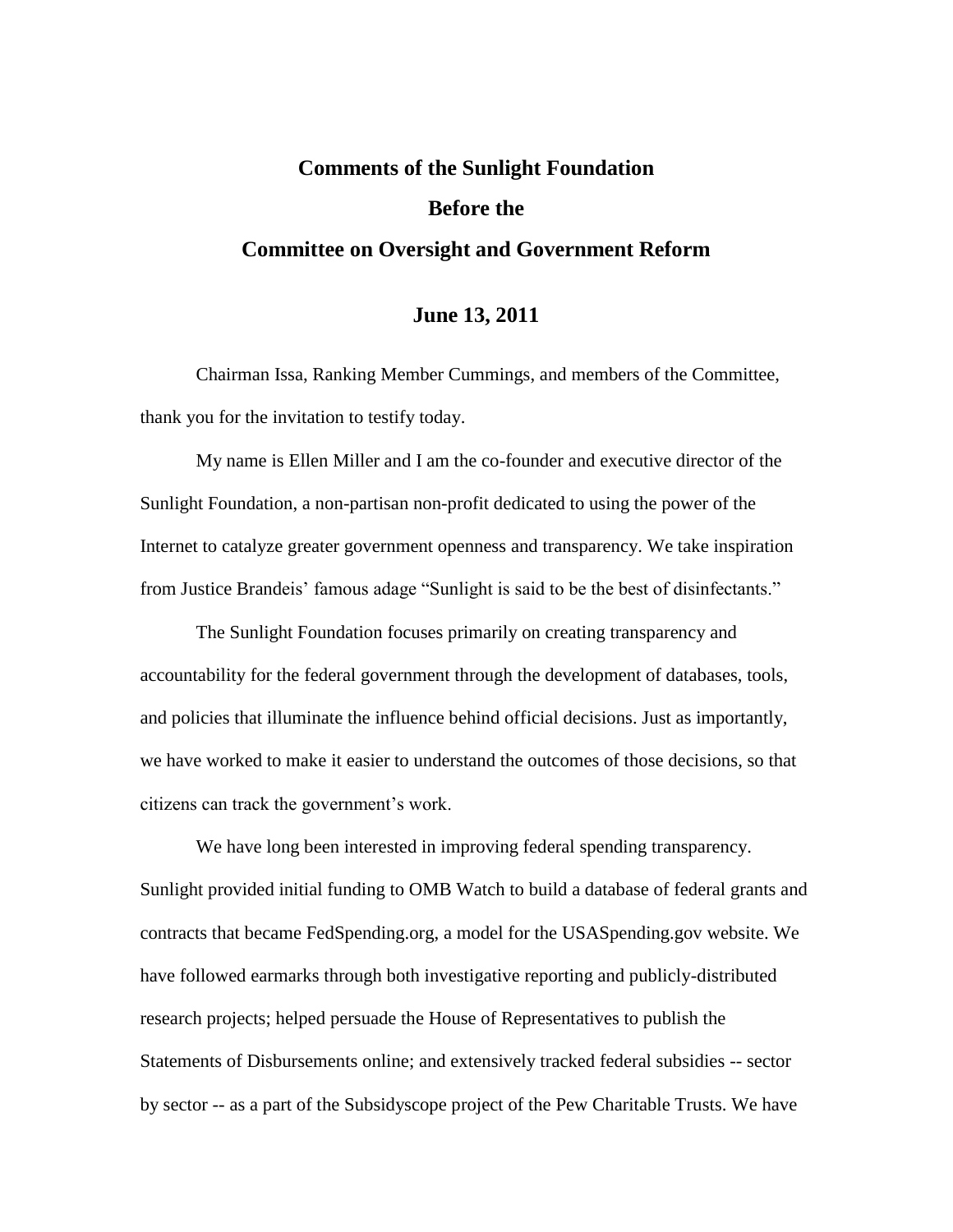also followed with dismay Congress' recent deep reduction in budgetary support for federal financial oversight and collaboration through a reduction in the appropriation for the Electronic Government Fund, and advocated for a reversal of this decision in FY 2012.

Federal spending is a vital part of a transparent and accountable government. We are just beginning to see the benefits of online transparency as it applies to government spending. Only recently have the web tools been built and datasets released online that have begun to publicly illuminate government spending. For example, we developed a website, InfluenceExplorer.com, that displays federal contracts right alongside political contributions, lobbying activities, and contractor misconduct reports.

Because citizens are learning how to engage with the government online, our collective goal should be a truly open and accountable system for tracking every dollar the government spends. Sunlight's experience in developing databases and tools for tracking federal spending makes us cautiously optimistic that technology makes this dream attainable. To get there, we must resolve serious problems with how the federal government currently accounts for, tracks, and shares federal spending data.

Sunlight often grapples with poorly published data, proprietary identifiers that hinder effective tracking of corporate entities, and agencies that are unresponsive to FOIA requests. Nevertheless, we have redoubled our efforts to improve transparency and disclosure in the areas of grant and contract spending, government loans and guarantees, and tax expenditures.

Previously, I testified to this committee regarding our data quality analysis<sup>1</sup> of

 $\mathbf{1}$ 

<sup>1</sup> Available at Clearspending.org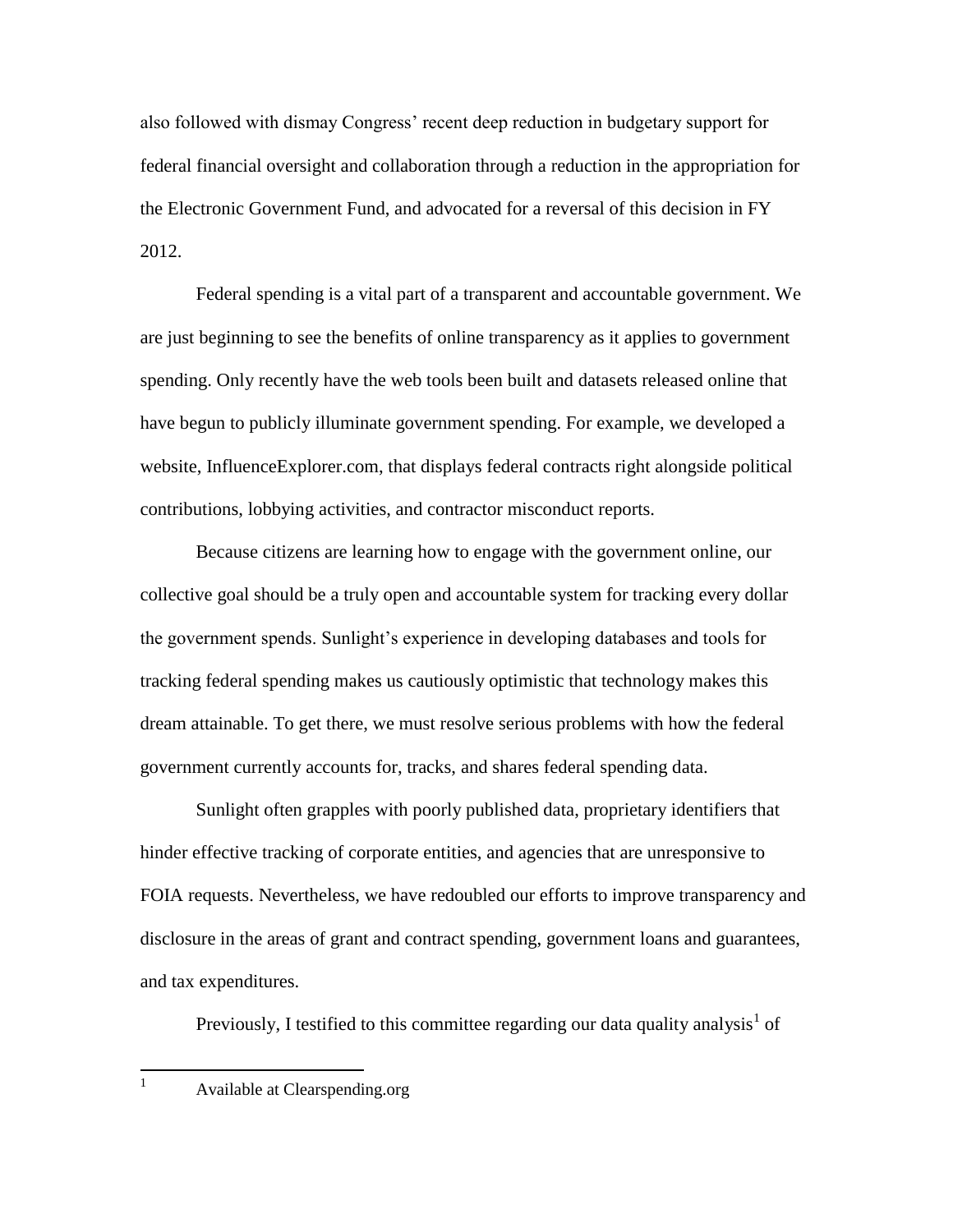grants reported in USASpending.gov. We had identified almost \$1.3 trillion in spending that failed to meet one of the following three metrics: timeliness, completeness, and consistency. Recently, Sunlight has revisited that analysis, and determined that while there are some improvements, many worrisome discrepancies in the grants data from USASpending.gov remain.

For 2010, we found that USASpending.gov still has over \$800 billion in obligations that were under- or overreported by a margin of at least 50%. This isn't an improvement; the decrease from \$1.3 trillion to \$800 billion in misreported dollars is almost entirely due to Medicare spending, which was reported to USASpending.gov shortly after our analysis was completed last year. Of 2010's \$800 billion reporting discrepancy, \$50 billion is from programs that do not report *any* obligations to USASpending.gov -- around 6%. OMB currently has no process for identifying nonreporting programs. Nor has OMB produced the USASpending.gov data quality dashboard referenced in an April 2010 memo.<sup>2</sup> We believe that continued oversight and examination of the grants data in USASpending.gov is needed for further progress.

Loan data in USASpending.gov is in significantly worse shape. Using the same methodology, we found \$400 billion in misreported loan obligations for FY2010, out of an estimated \$550 billion total. In other words, 70% of all loan obligations were misreported to USAS pending gov.<sup>3</sup> This area of federal spending is in dire need of further oversight.

 $\frac{1}{2}$ See http://1.usa.gov/dUsdxY

<sup>&</sup>lt;sup>3</sup> We have not included the \$8 trillion in student loans that is currently reported to USASpending.gov. This is such a gross overestimate that it makes all numerical comparisons impossible when this data point is included. As a separate point, we believe that loans are under much less scrutiny than other types of spending and that the reporting requirements are often misunderstood and misapplied.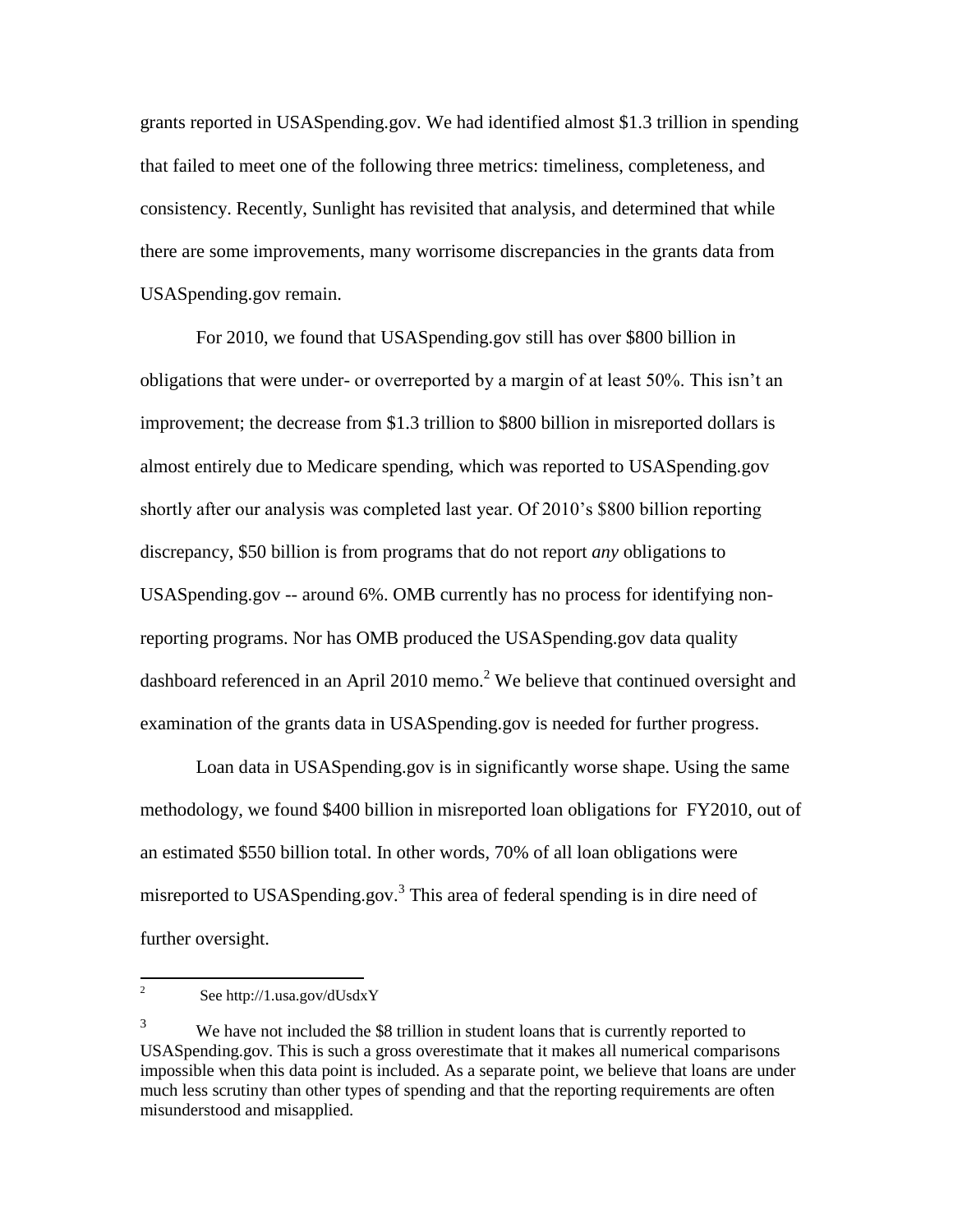OMB has stymied our efforts to apply a similar data quality analysis to contracting data. We requested access to internal data quality reports that each agency has submitted to OMB for the past three years,  $4\pi$  which would show what the agencies know about their data quality and their plans for improvement.<sup>5</sup> OMB has not only denied our request to produce this information, but has yet to fulfill a subsequently-filed FOIA request that has been pending for the last nine months. It is ironic that the agency responsible for promulgating the Open Government Directive and spearheading the government's transparency efforts is standing in the way of better financial transparency.

Our efforts to learn more about tax expenditures -- spending administered through the tax code -- has run into structural problems with how (and whether) the data is made available to the public. Estimates on specific tax expenditures are released separately by the Joint Committee on Taxation and the Department of Treasury. Their estimates often disagree, and neither body uses a common identifier system to make tax expenditures easily comparable. Unhelpfully, the Joint Committee publishes their estimates buried deep within a several-hundred-page PDF, instead of a much more user-friendly format. To start, tax expenditure data should be published in accessible, machine-readable formats with proper context and identification. This kind of spending deserves equal scrutiny to that made through grants and contracts.

OMB, like many agencies, has multiple and sometimes conflicting responsibilities. One responsibility is the decidedly non-political task of enforcing federal financial reporting requirements. But they also strive to avoid creating political problems

 $\overline{4}$ Memo and report template: http://1.usa.gov/lfBlC0

<sup>5</sup> These reports certify the percentage and dollar amount of an agency's contracts that are available in USASpending.gov and are signed by the senior procurement official for that agency. They also discuss the agency's plan for improving their contracting data and provide metrics on specific data fields.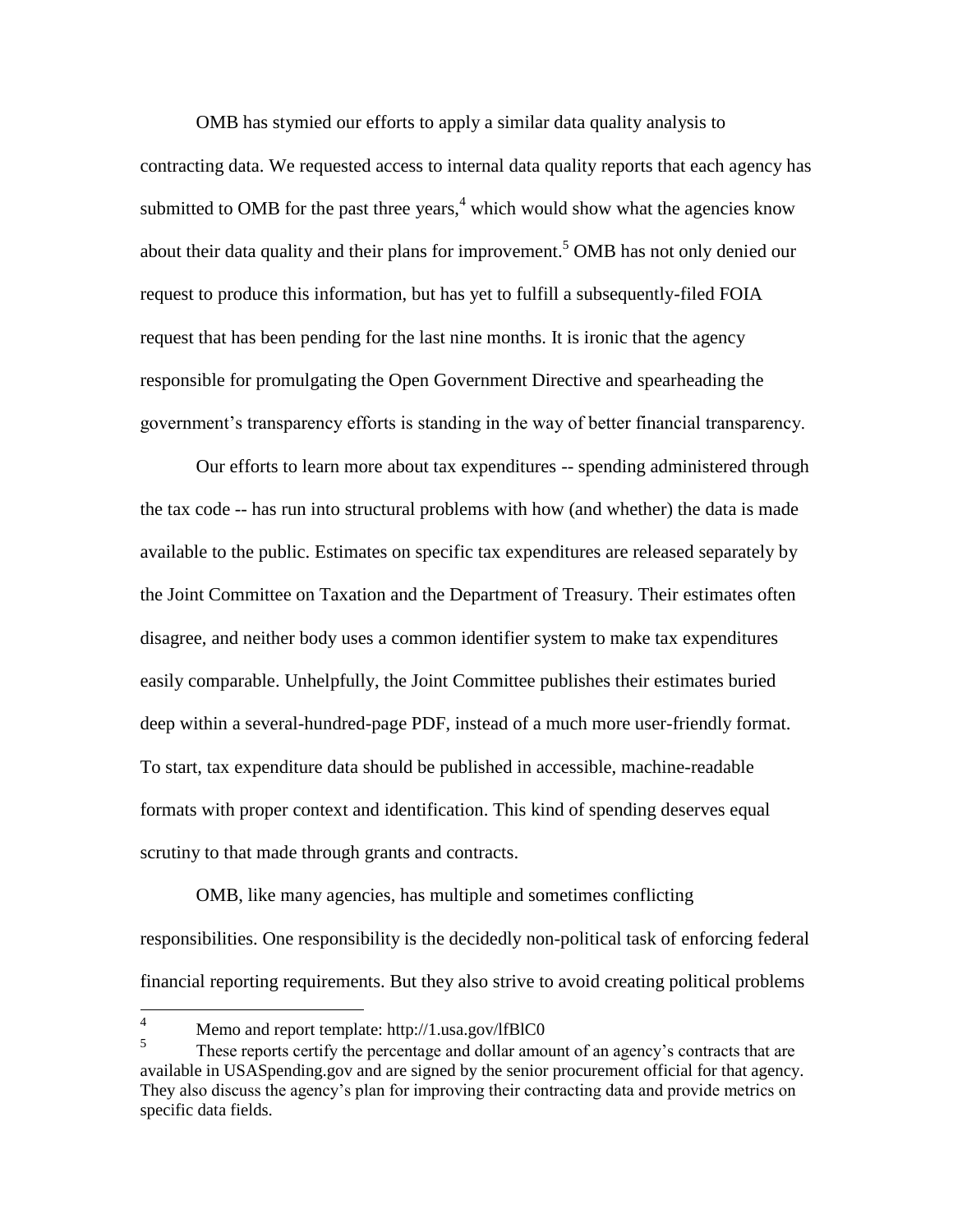for the President that can arise from public criticism of agency failings, such as when they fail to properly and accurately report spending. These political liabilities are inevitable for OMB. There's no public interest justification for withholding access to federal reports on spending data quality, for example, but that's just what OMB has done. Good faith enforcement of financial reporting requirements may require an independent platform to allow objective administration.

This problem is not confined to spending transparency. Information policy, ethics oversight, and lobbying disclosure policies, all of which OMB administers to one degree or another, suffer from similarly counterproductive incentives -- where OMB's close identification with the President conflicts with the need to be a neutral enforcer. This is not to say that (this, or any) OMB has unduly politicized their involvement in these issues, but simply that it may be structurally incapable of pursuing these goals in the best way possible.

However and wherever such transparency responsibilities are ultimately placed, government must keep in mind general principles for openness in government.

First, transparency is government's responsibility, as private/non-profit efforts can reach only so far. Accordingly, both Congress and the federal branch must make broad changes in their information and technology policies to establish online, real time public access as a priority for virtually all the operations of the federal government.

Second, public means online. Whenever the government has committed to making information public, the standard for "public" should include "freely accessible online." Information cannot be considered public if it is available only inside a government building, during limited hours or for a fee. In the 21st century, information is properly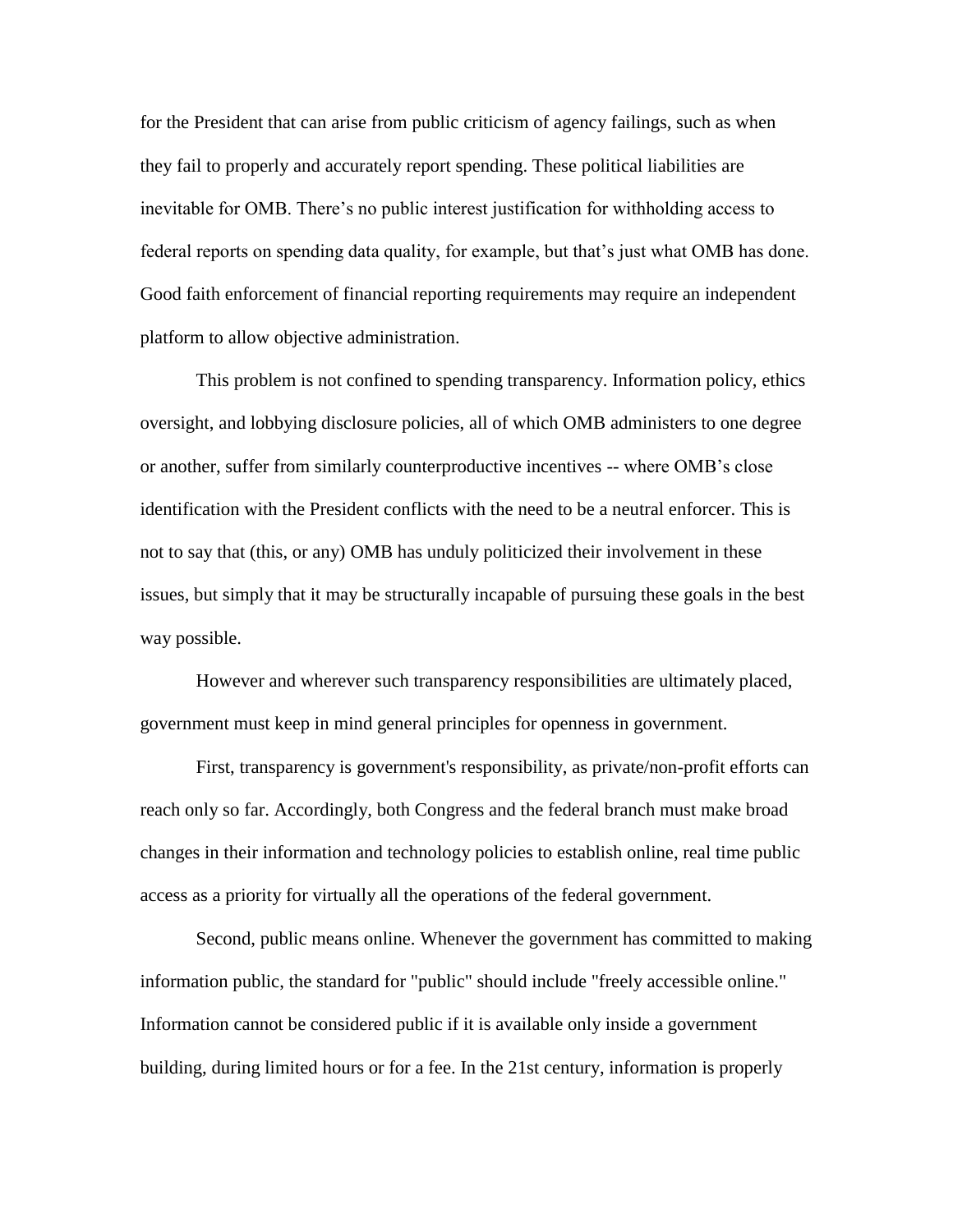described as "public" only if it is available online, for free, in some kind of reasonably parse-able format.

Third, data quality and presentation matter. Data should be made available online in as unrestricted a manner as possible, subject only to reasonable privacy and security concerns.<sup>6</sup> Moreover, the Internet has redefined effective communications and publishing. It is an around-the-clock open medium, in which standard practices include continuous, contemporaneous dissemination, permanent searchability and reusability, among other key features.

Disclosure should move at the same pace as influence over such decisions; thus arbitrary periodic filing requirements (e.g., annual, quarterly or monthly) violate this standard and hinder public trust and participation. Fortunately, the Internet enables inexpensive real-time publishing.

Our role as citizens is only as strong as our government is open. The actions that make up our civic lives – informed voting, active participation, thoughtful discourse – all depend on access to public information. Our democracy depends upon it.

I applaud this Committee's attention to opening up the government's purse for public review. Doing so is crucial to making the government more open and accountable. I thank you for the opportunity to discuss this issue with you, and am looking forward to your questions.

 6 See "Ten Principles for Opening Up Government Information," available at <http://sunlightfoundation.com/policy/documents/ten-open-data-principles/>. The principles address the following data quality issues: completeness, primacy, timeliness, ease of physical and electronic access, machine readability, non-discrimination, use of commonly owned standards, licensing, permanence, and usage costs.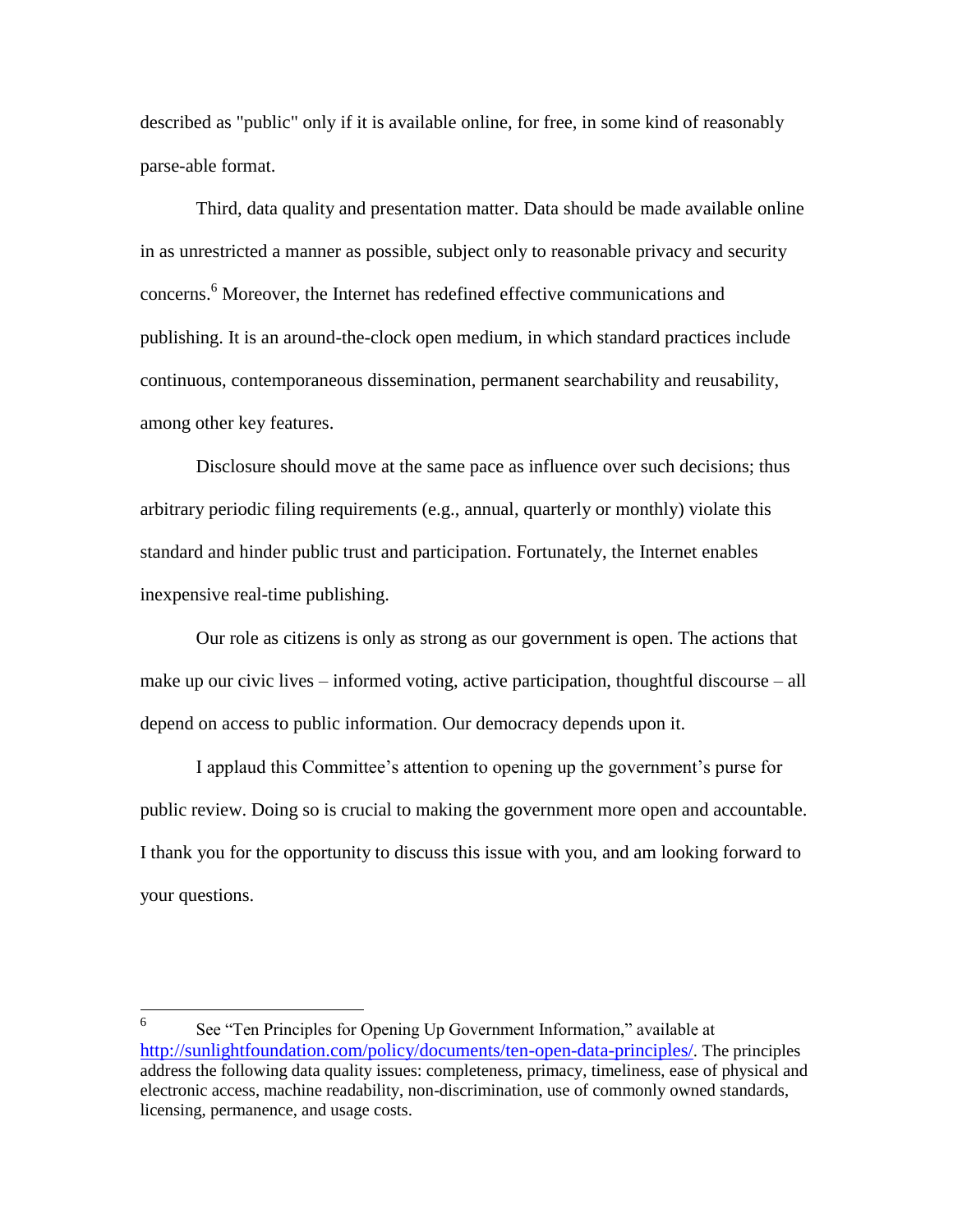## **Ellen Miller**

Ellen S. Miller is the co-founder and executive director of the Sunlight Foundation, a Washington-based, non-partisan nonprofit dedicated to using the power of the Internet to catalyze greater government openness and transparency. She is the founder of two other prominent Washington-based organizations in the field of money and politics -- the Center for Responsive Politics and Public Campaign -- and a nationally recognized expert on transparency and the influence of money in politics.

Her experience as a Washington advocate for more than 35 years spans the worlds of non-profit advocacy, grassroots activism and journalism. Ms. Miller's work has been featured in Government Technology ("Top 25 Doers, Dreamers & Drivers in Public Sector Innovation," March 2011), Washingtonian Magazine ("100 Tech Titans," May, 2009), Fast Company, ("The Most Influential Women in Technology," January, 2009), WIRED Magazine ("15 People The Next President Should Listen To," October, 2008), and The Chronicle of Philanthropy ("Seeking Online Exposure," January, 2008). Ms. Miller also served as deputy director of Campaign for America's Future, was the publisher of TomPaine.com and was a senior fellow at The American Prospect. She spent nearly a decade working on Capitol Hill.